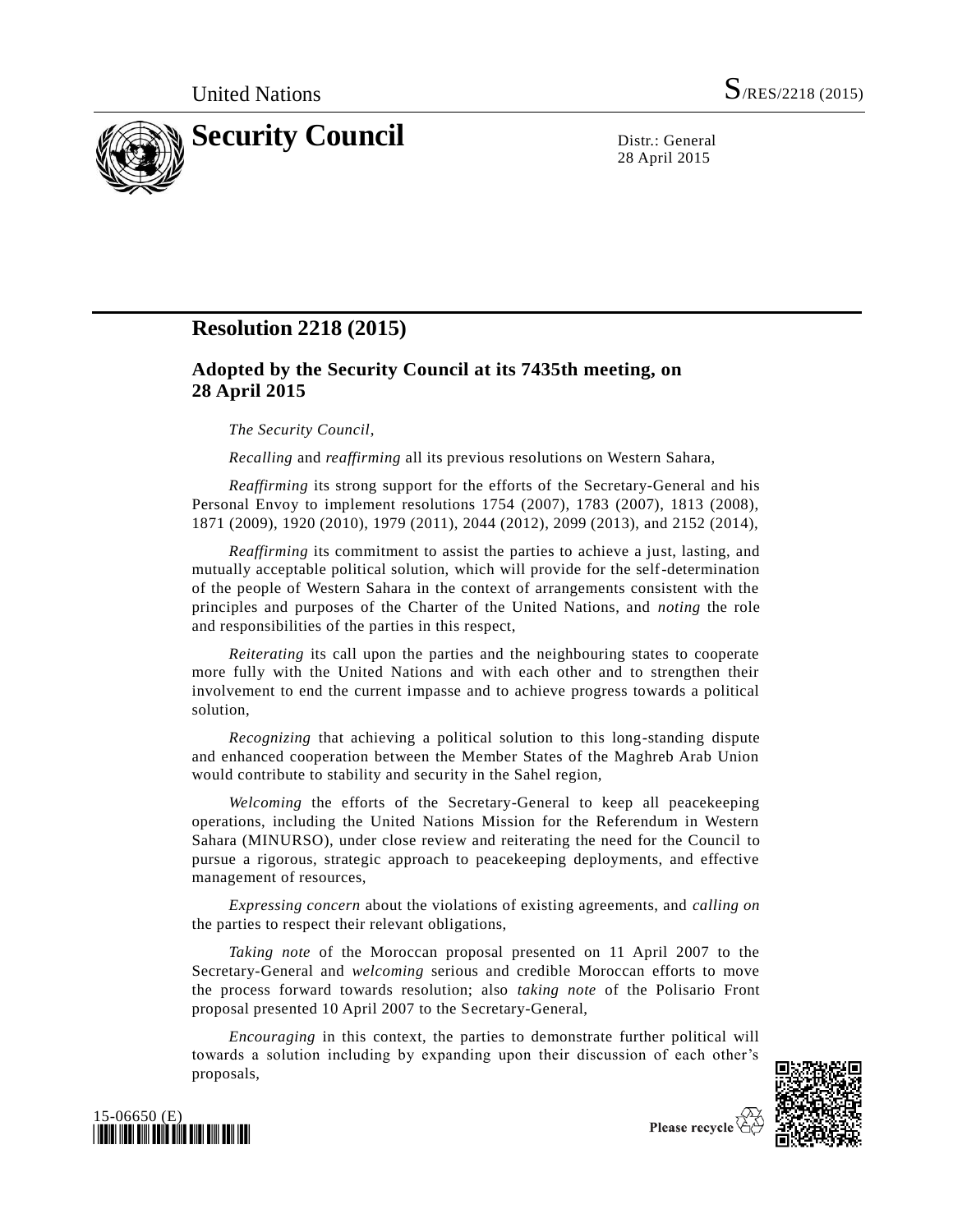*Taking note* of the four rounds of negotiations held under the auspices of the Secretary-General and *welcoming* the commitment of the parties to continue the negotiations process,

*Encouraging* the parties to continue cooperating with the Office of the High Commissioner for Refugees in implementing the January 2012 updated Plan of Action on Confidence Building Measures,

*Stressing* the importance of improving the human rights situation in Western Sahara and the Tindouf camps, and encouraging the parties to work with the international community to develop and implement independent and credible measures to ensure full respect for human rights, bearing in mind their relevant obligations under international law,

*Encouraging* the parties to continue in their respective efforts to enhance the promotion and protection of human rights in Western Sahara and the Tindouf refugee camps, including the freedoms of expression and association,

*Recognizing* and *welcoming*, in this regard, the recent steps and initiatives taken by Morocco to strengthen the National Council on Human Rights Commissions operating in Dakhla and Laayoune, and Morocco's ongoing interaction with Special Procedures of the United Nations Human Rights Council, including those planned for 2015, as well as the planned visit of the Office of the High Commissioner for Human Rights (OHCHR) in 2015,

*Also welcoming* the implementation of the enhanced refugee protection programme developed by the Office of the United Nations High Commissioner for Refugees in coordination with the Polisario Front, which includes refugee and human rights training and awareness initiatives,

*Reiterating its request* for consideration of a refugee registration in the Tindouf refugee camps and *inviting* efforts in this regard,

*Welcoming* the commitment of the parties to continue the process of negotiations through the United Nations-sponsored talks,

*Recognizing* that the consolidation of the status quo is not acceptable, and *noting further* that progress in the negotiations is essential in order to improve the quality of life of the people of Western Sahara in all its aspects,

*Affirming* full support for the Secretary-General's Personal Envoy for Western Sahara Ambassador Christopher Ross and his work in facilitating negotiations between the parties, and, *welcoming* to that effect his recent initiatives and ongoing consultations with the parties and neighbouring states,

*Affirming* full support for the Special Representative of the Secretary-General for Western Sahara and Head of MINURSO Kim Bolduc,

*Having considered* the report of the Secretary-General of 13 April 2015 [\(S/2015/246\)](http://undocs.org/S/2015/246),

1. *Decides* to extend the mandate of MINURSO until 30 April 2016;

2. *Reaffirms* the need for full respect of the military agreements reached with MINURSO with regard to the ceasefire and *calls on* the parties to adhere fully to those agreements;